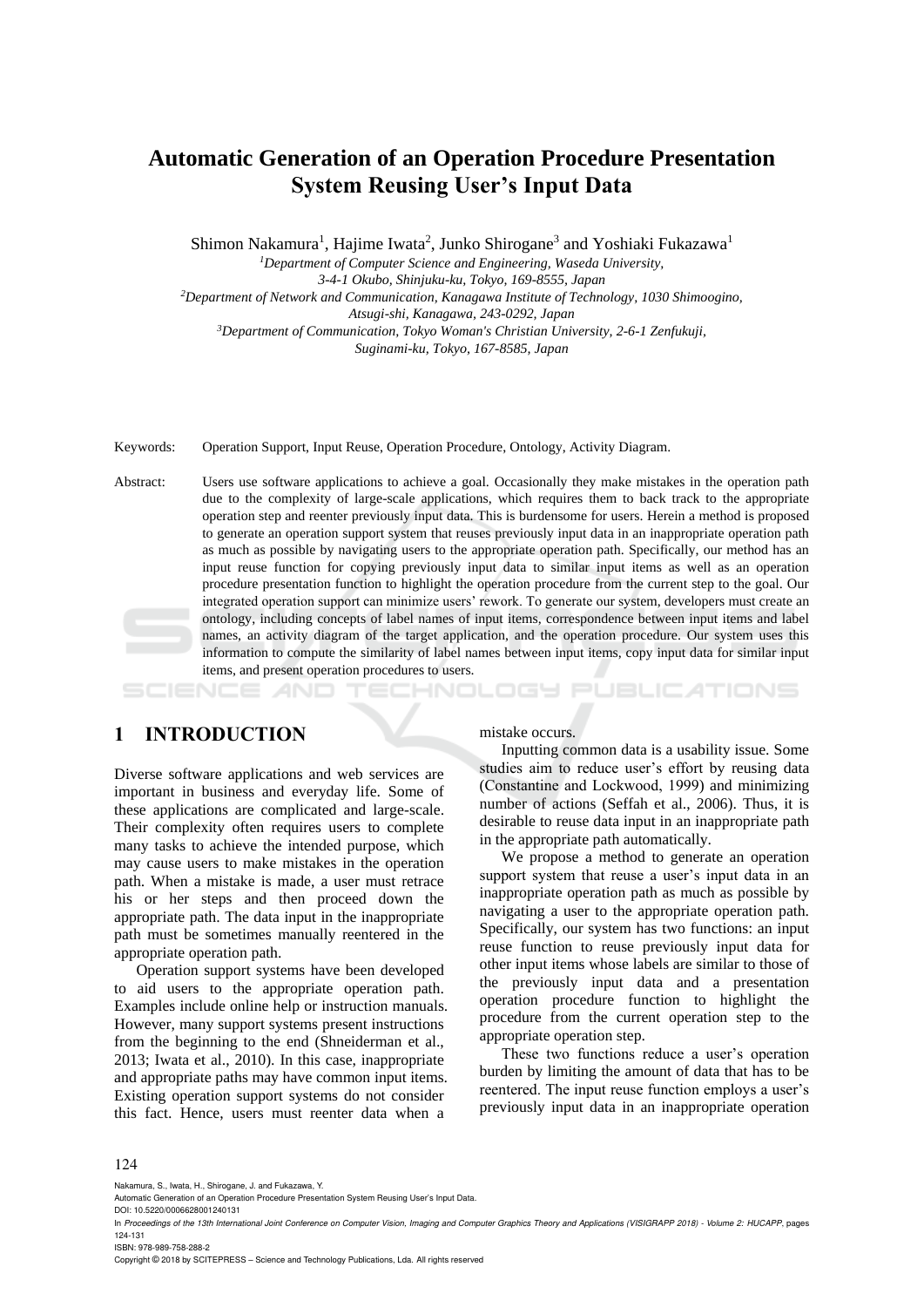step, while the presentation operation procedure function demonstrates how to return to an appropriate operation path.

This paper is composed of eight sections. Section 2 describes related works. Section 3 highlights the contributions of this research. Section 4 overviews the functions of the proposed operation support system. Section 5 details the procedures to generate the operation support system. Section 6 evaluates the proposed system. Section 7 provides a discussion, and Section 8 summarizes this study.

## **2 RELATED WORK**

Numerous types of operation support systems have been proposed for user operation assistance. Below we describe related work.

Some studies on input prediction provide automatic complements based on the user's input situation (James and Reischel, 2001). Input prediction is not performed without inputting characters. Our proposed operation support system uses similarilities between input items to automatically reuse appropriate input items. Thus, a user does not have to reenter data.

Some systems research focuses on active support by sensing user's mistakes and inefficient operations (Breuker et al., 1987). However, users are unlikely to accept an active operation support system because it is possible that users receive undesired support (Shneiderman et al., 2013). Users tend to prefer control of the user's side rather than control of the system side (Shneiderman et al., 2013). In our proposed operation support system, a user initiates the support system. Consequently, undesired support does not occur.

In addition, Parmit et al. has proposed a help system called *LemonAid* (Chilana et al., 2013). This is integrated into the target application. A user selects the interface element of the application, and gets related question and answer. All questions and answers are from actual users. The provided help information depends on the users. Hence, in applications with limited users, it is highly probable that the amount of help information is small. Since our proposed operation support system covers all the functions available in the target application, the help information supports all areas.

## **3 CONTRIBUTIONS**

Our system's contributions are described below.

#### **3.1 Input Reuse**

If a user proceeds from an inappropriate operation path to an appropriate operation path, the input data in the inappropriate path should be reused in the appropriate path. In our system, previously input data can be reused for other input items with similar label names. Additionally, a user can set the degree of reuse for the input data. The degree indicates the similarity level of label names of the input items. In response to the degree, accurate reuse or wide reuse is possible.

Fig. 1 shows an example of a window transition in an application. Nodes represent windows and edges represent window switching. WindowA is the first window of this application (the application is initiated from this window). In WindowB, a user inputs some data and the operation path is branched into WindowD and F by the selection in WindowC.

Consider the case where a user's goal is the operation path to WindowE, and the current step is WindowG. In addition, some of input items in WindowF are common to WindowD. In this case, the input data in WindowF are reused for the common input items in WindowD. Due to this, a user's input operation in WindowF can be reduced.



Figure 1: Window transitions of an application.

## **3.2 Instructions Considering User's Context**

Many conventional operation support systems only present instructions from the beginning to the end of a function. When both inappropriate and appropriate operation paths contain common input items, existing operation support systems do not consider these common items. Consequently, a user must reenter the input item in the appropriate operation path. Our proposed method guides a user from the current step to the originally intended operation step. In this way, proceeding back to the intended operation, a user does not have to repeat operations that are part of the target function.

Considering the example in Fig. 1, the common parts of the path from WindowA to the goal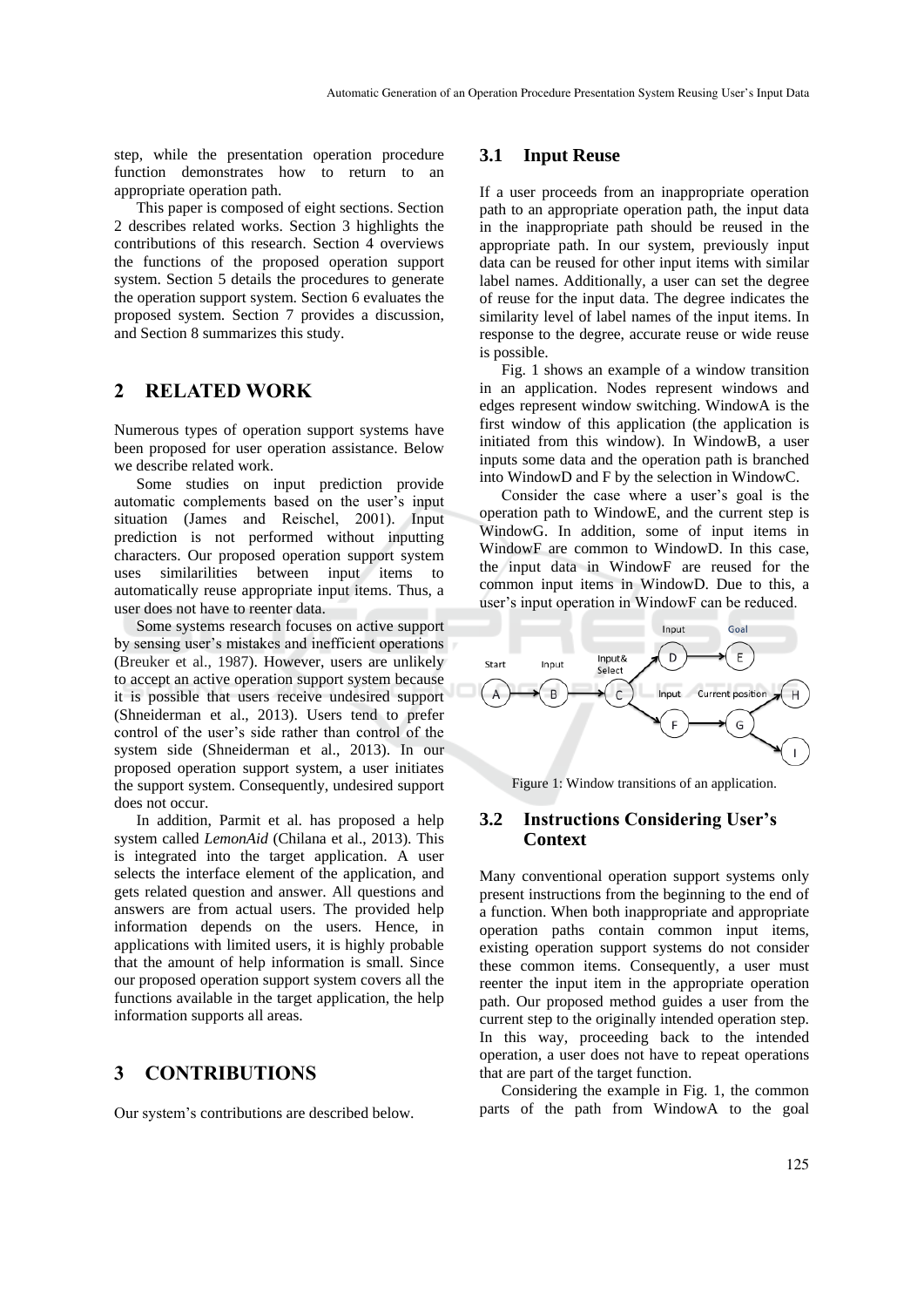(WindowE) and the path from WindowA to current position (WindowG) (flow of the window transitions) are WindowA, WindowB, and WindowC. Thus, when a user starts from WindowA, again, the inputs in WindowB and WindowC are discarded. To achieve goal (WindowE), the same inputs must be reentered in WindowB or WindowC. Returning the procedure from current position (WindowG) to branch point (WindowC) to realize goal (WindowE), the data does not need to be reentered in WindowB.

#### **3.3 Learning Effect**

Our operation support system can produce a learning effect when a user make mistake. Thus, the next user operation should be smoother. Our operation support system provides instructions to return to the previous steps. Thus, a user can confirm why a mistake occurred. In a conventional operation support, a user may not understand why a mistake was made because the instructions always start at the beginning. Humans can learn a lot by failing (Sitkin, 1992). Our operation support system realizes support to learn from failure.

# **4 FUNCTIONS OF THE OPERATION SUPPORT SYSTEM**

## **4.1 Usage of the Operation Support System**

This section describes a user's view and internal processes of both the input reuse function and the operation procedure presentation function in the present system.

#### **4.1.1 Example**

Fig. 2 shows the window transitions of the fictional application in Fig. 1 using an activity diagram. The activities are all window displays. The example here uses the same situation described in Section 3.1, where the current step is WindowG, but the goal is WindowE. In this application, three functions are prepared. The flows of these functions are blue arrows.

In this example, a user is in the middle of the procedure for Function 2 or 3, but desires to execute Function 1. The red value shows the degree of coincidence among the input items prepared for each

function application. The degree of coincidence is obtained by calculating the similarity between ontological concepts. The calculation of the similarity is described in Section 4.2.2. It is assumed that input item 1 is in WindowF, input item 2 is in WindowD, and input item 3 is in WindowE.



Figure 2: Activity diagram of the application, flows of the three functions (blue arrows), and the degree of coincidence between each input item (red values).

#### **4.1.2 Usage of the Input Reuse Function**

Initiating the application also starts the operation support system. A user must specify the threshold value to determine whether to reuse the input data.

The threshold value, which ranges from 0 to 1, represents the similarity between label names. Because the meaning of each input item is transmitted to a user by the label name, the input item is associated with the label name. As a result, the similarity of each label name is the similarity of the corresponding input item. The closer the threshold value is to 1, the higher the similarity of the reusable input data. However, the range where reuse is performed becomes narrower. On the contrary, the closer the threshold value is to 0, input data with a low similarity is reused. However, the range of reuse is wide. When a user transitions to a window that includes an input item with a label name similar to input data entered by a user in a previous path and a user has specified the threshold value, reuse of a similar input is automatically performed based on the threshold value.

As an example, consider the case in Section 4.1.1. For a user to use Function 1, it is necessary to return to WindowC, proceed to WindowE, and to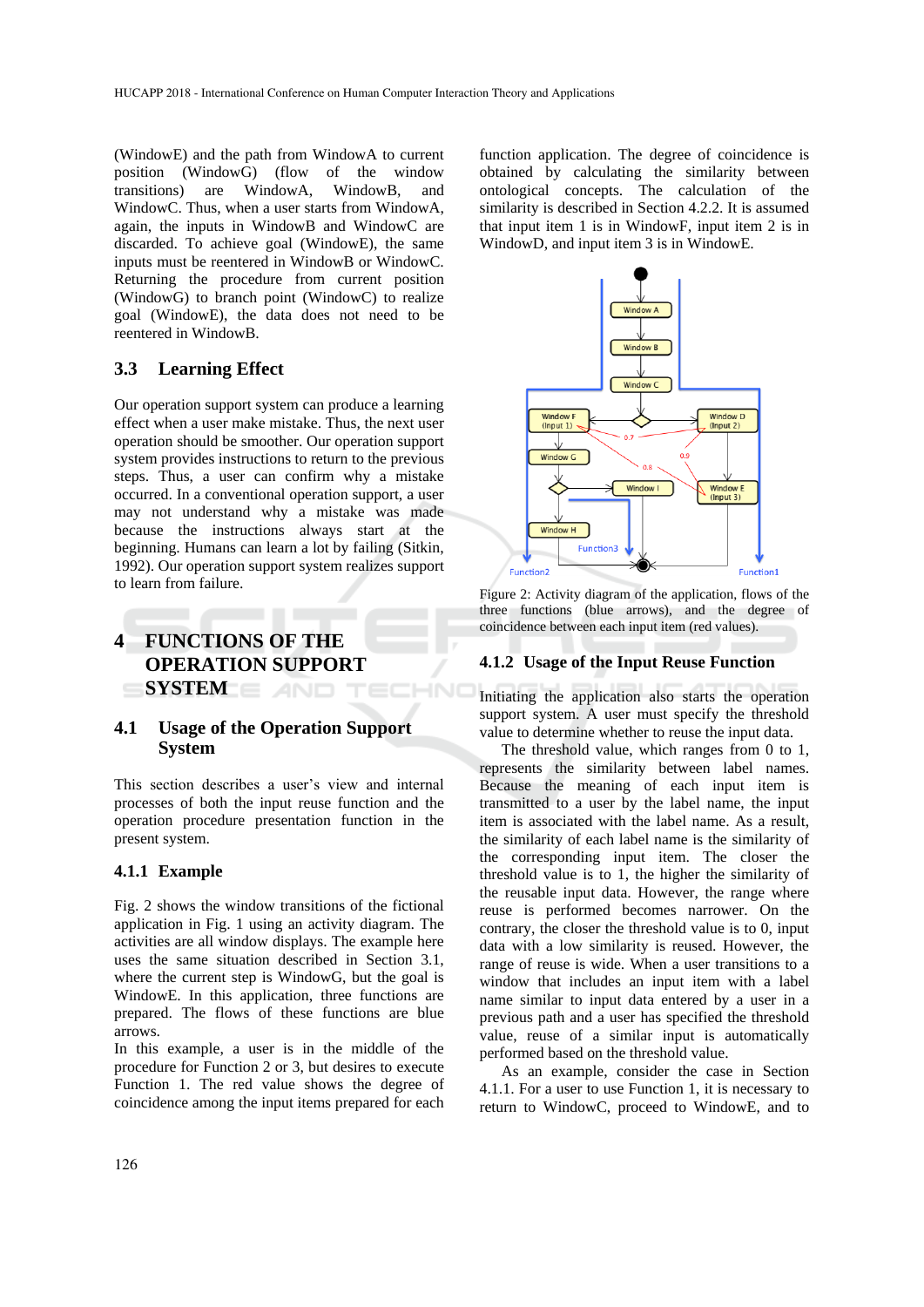enter input items 2 and 3 in the respective windows. Since input item 1 is already entered on WindowF, it is possible to reuse input items 2 and 3. Table 1 shows the value of each input item when the threshold value is set to 0.6 or 0.8.

|             | Input data             | Input data             |  |
|-------------|------------------------|------------------------|--|
|             | (threshold is $0.6$ )  | (threshold is $0.8$ )  |  |
| Input item1 | Inputted before using  | Inputted before using  |  |
|             | input reuse            | input reuse            |  |
| Input item2 | Data of input item1 is | Input reuse doe's not  |  |
|             | reused                 | occur                  |  |
| Input item3 | Data of input item2 is | Data of input item2 is |  |
|             | reused                 | reused                 |  |

Table 1: Results when the threshold is 0.6 or 0.8.

### **4.1.3 Usage of the Operation Procedure Presentation Function**

When a user wants to know the operation procedure to achieve user's goal, he or she accesses the operation support system, which is simultaneously activated with the application. The operation support system presents the function list available for a given application. Furthermore, searching in the operation support system can narrow the goals to those related to keywords. When a user selects a function from the function list, instructions from the current step to the goal of the function (information on how to use the function) are presented. These instructions are given as a bulleted list. The operations are performed in order beginning from the top. Each bullet shows operations in a window.

## **4.2 Mechanism of the Input Reuse**

This section details the internal process of the input reuse function. The input reuse function realizes reuse of a user's previously input data for the input items of other windows. Therefore, the following processes are required to realize input reuse:

(1) Retain input data

(2) Reuse input data

#### **4.2.1 Retain Input Data**

When saving the input data, the operation support system associates input data with a label name. The association mechanism requires that the developer associate input items with label names. This process is discussed in Section 5.2.

As an example, suppose that there is an input item "Last Name" and a user enters and commits "Nakamura". The input reuse function retains the label name "Last Name" and the value "Nakamura"

as a set like "Last Name = Nakamura". When a user commits, the input data is probably most correct. Hence, our proposed method saves the input data when a user commits the input data.

## **4.2.2 Reuse Input Data**

The input reuse function reuses the previously input data for appropriate input items in other windows. After a window transition, to judge whether the input data can be reused, ontology with basic concepts of labels for each input item is used. A basic concept is one determined only by its own properties and is independent of other concepts. After a window transition, how similar the label names of the input items included in the transition destination window to the stored input data is evaluated. If the degree of similarity exceeds the threshold set by a user, the input data can be reused automatically.

## **4.3 Mechanism of the Operation Procedure Presentation**

The proposed operation procedure presentation function represents the procedure from a user's current step in a target application to a user's goal. Therefore, the operation procedure presentation function involves the following steps:

- (1) Derive paths from the start to all goals
- (2) Monitor the current step and retain the previous path

#### **4.3.1 Derive Paths from the Start to Goals**

When the operation support system is initiated (i.e., the application is activated), the paths from the start to all goals is initially derived based on the data obtained by analyzing the activity diagram. After deriving all paths, the operation support system retains the path information. The activity diagram in Fig. 2 indicates that there are the paths of functions.

#### **4.3.2 Calculate the Path from the Current Step to the Goal**

Our system monitors the current step and the window transition history. When our system senses a newly active window for each window transition, our system updates the current step and transition history. Based on them, the operation support system calculates the common path between the history of the window transitions and the path from start to the goal of the function selected. When confirming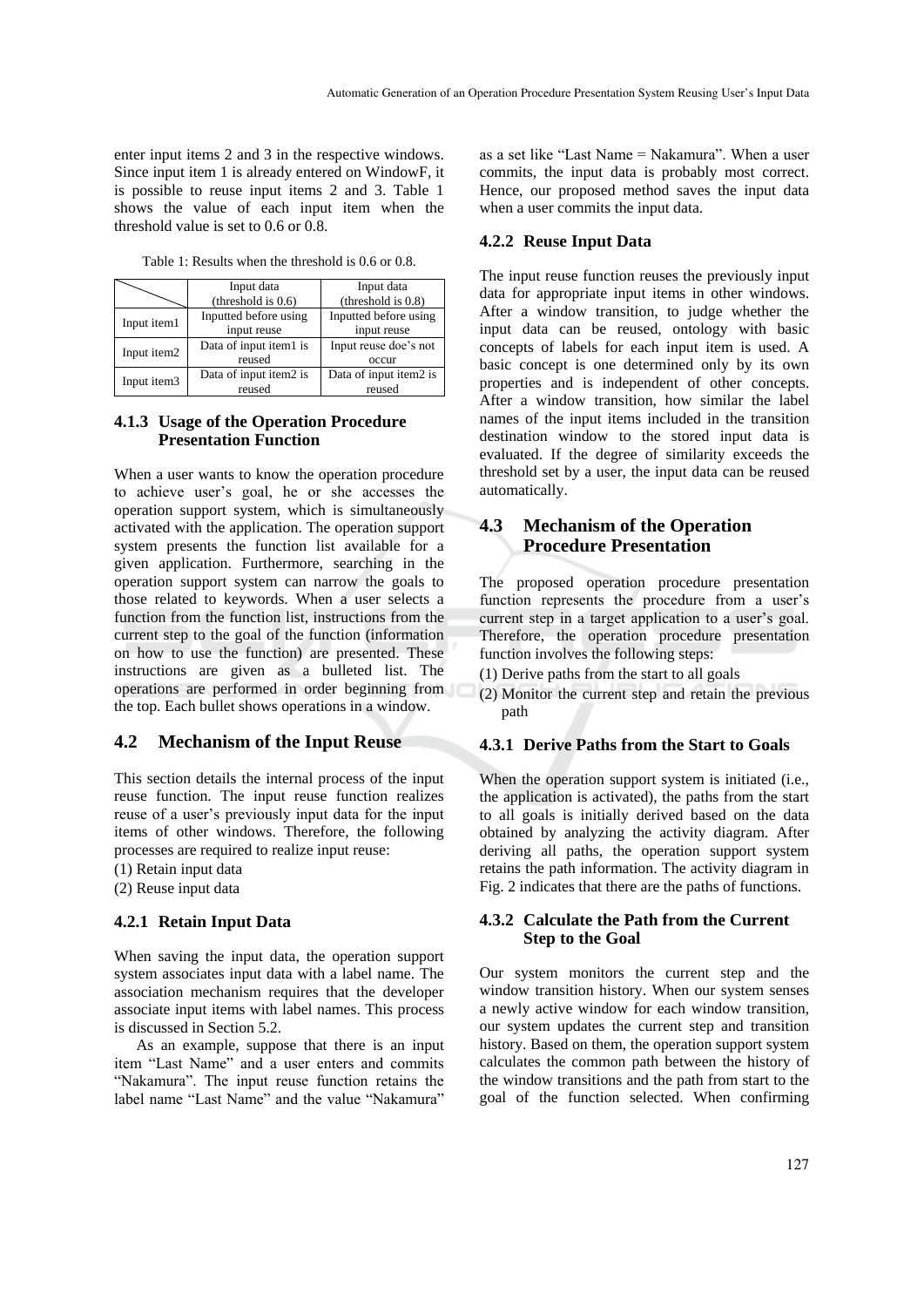common paths, the following two patterns are conceivable:

(1) The current step exists in the path from the start to a user's goal.

If the current step exists in the path from the start to the goal, the current path is a part of the appropriate path. Therefore, the path presented to a user is the part of the appropriate path, which does not contain common parts. If the desired function is Function 2 in Fig. 2 and the current step is WindowG, the path presented to user is from WindowG

(2) The current step does not exist in the path from the start to the goal.

If the current step does not exist in the path from the start to the goal, a branch is created from the last window in the common path between the two paths. Therefore, the path from the current step to the goal is a combination of a back path from the current step to the branch step and the path from the branch step to the goal. Our system presents this connected path. When the intended function is Function 1 in Fig. 2, the path presented to user is one combined back path to WindowC and path from WindowC to Window E.

## **5 GENERATION PROCEDURE**

In this section, we describe the generation procedure of our system. There are five steps:

 $-N$ 

- (1) Create the ontology
- (2) Associate input items with label names
- (3) Describe the activity diagram
- (4) Analyze the activity diagram
- (5) Add the function name and instructions

The source programs to realize our system are generated based on these steps. Also, our system is implemented for web applications that work on the client side with HTML and JavaScript and can handle Java on the server side. We calculate the similarity using the ontology editor of Hozo (Hozo-Ontology Editor). However, if the ontology data can be handled and the similarity between the input items can be calculated, and if associating a label name with a text field is possible, the programming language and environment of the target application are not limited.

## **5.1 Create the Ontology**

As mentioned above, we use an ontology in the input reuse function. Developers must create the ontologies beforehand. When creating an ontology, it is necessary to include all basic concepts with the

label names of the input items. Setting the data type of each input item allows the similarity between input items to be calculated more accurately. If relationships can be made between input items, they should be related.

## **5.2 Associate Input Items with Label Names**

As described in Section 4.2.1, for the input reuse function to retain the value entered in the original input item associated with the label name, the developer must create a correspondence between them beforehand. Because we assume that our system is incorporated into the target application, it is necessary to make correspondences within the source program of the target application so that the input reuse function of our system can understand them programmatically. In addition, it is necessary that the label name in this correspondence is the same as the label name of the basic concept used in the ontology. Through the unique data attribute of HTML, the input items are associated with label names in our system.

## **5.3 Create the Activity Diagram**

The operation procedure presentation function analyzes the activity diagram to obtain information about the window transition of the target application. In addition to the basic components of the activity diagram, window object names, which are the names declared in the source programs of the application, are additionally described in the activity diagram. This additional description allows the activity added by window name to be regarded as an activity of the window display. Hence, the activity diagram can be treated as a window transition diagram.

Associating the window object name with the activity in the activity diagram indicates that the associated activity is a window display activity. Additionally, the associated window object name serves as an identifier of the activity. As a method of association, an asterisk "\*" is added to the original description of the associated activity, such as "\* Start\_Window \*".

## **5.4 Analyze the Activity Diagram**

Based on the activity diagram, the information necessary to automatically generate the code of the operation support system is extracted. The following information can be extracted.

• Window object name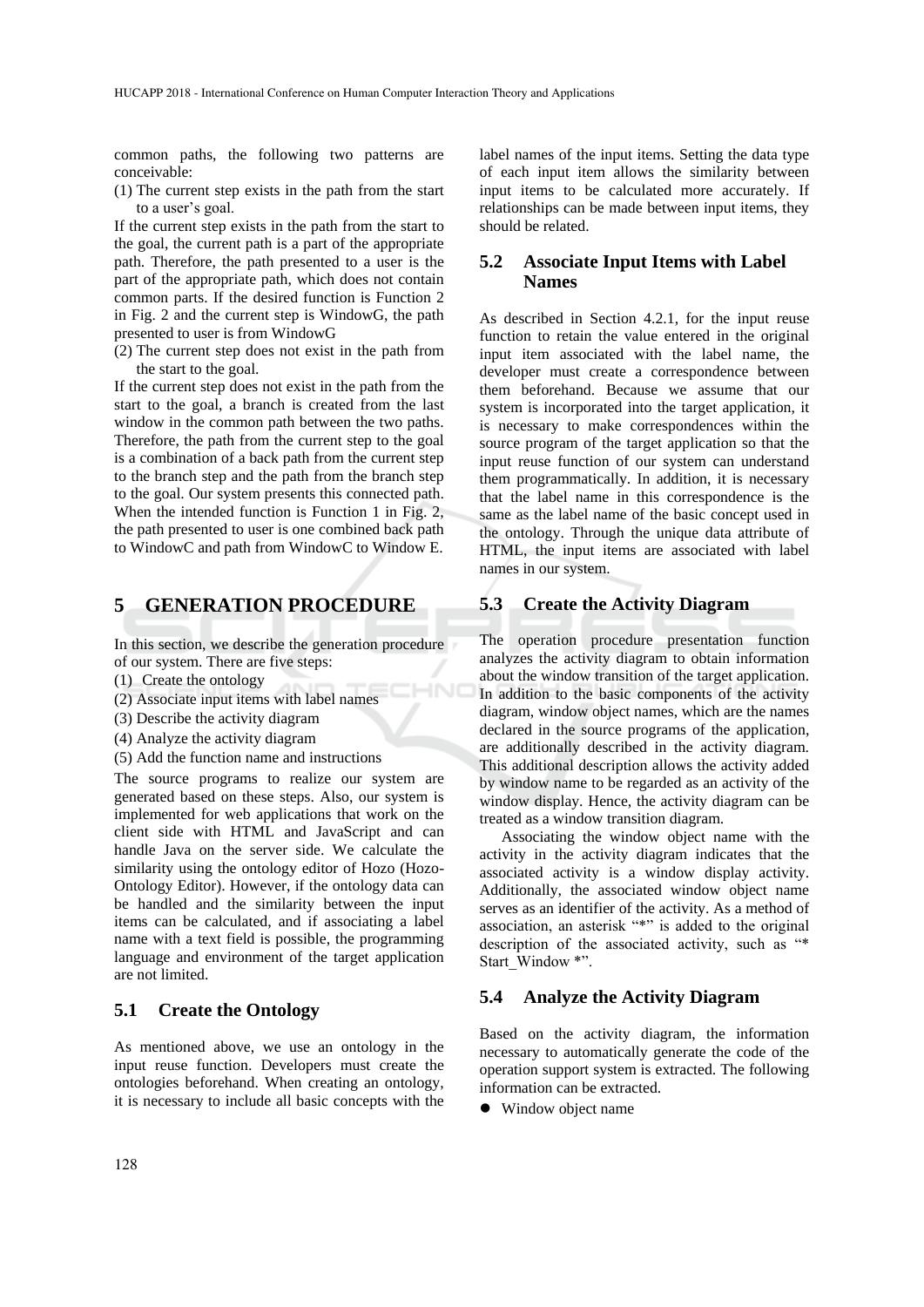The window object name is described by surrounding it with "\*" for the corresponding activity. Therefore, the original description and the window object name can be extracted separately.

• Path information

By narrowing to only the activity with the associated window object name, the activity diagram can be treated as a window transition diagram. From this activity diagram, all paths of the application are derived by a depth-first search.

## **5.5 Add the Function Name and Instruction**

Our system requires the function names and contents of the instructions to be used. Therefore, all the path information obtained by analyzing the activity diagram is presented to the developer. Then the developer creates the following descriptions.

• Function Name

For all the path information obtained in the analysis in Section 5.4, the developer must describe the purpose of each path. This written description is used as a list of functions displayed when a user uses our system.

• Instructions

Further, the developer describes the operation procedure to be performed in each window in order to trace the path. The contents described here are used as instructions to be displayed when a user uses our system.

After describing these, operation support system is generated.

# **6 EVALUATION**

In the evaluation, we adopt open-source software of an expense report submission system. This system is web-based software to create expense reports and has many input items. To use this system, administrator and general user roles were provided. Administrators could audit the expense reports, add user's information, etc. General users could create expense reports. This system was implemented by several types of programming languages, such as html, jsp, javascript, java, etc, and had 929 files and 166803 lines of code, totally.

## **6.1 Participants**

8 (male) students were recruited from a local university to participate in the evaluation. All

subjects were computer science majors, and their average age was 22.6 (21 to 24). Although the subjects were familiar with operating a personal computer, they were unfamiliar with the expense report submission system used in the evaluation. The subjects were divided into two groups. In Group A (4 students), the first task was performed using the proposed operation support system. Then the same task was performed using the operation manual attached to the expense report submission system. Group B (4 students) used the opposite task flow as Group A.

## **6.2 Procedure and Apparatus**

Both groups were given overviews of the operation support system and the expense report submission system prior to performing the tasks. When completing the tasks using the operation support system, we also explained the threshold (0 to 1) for input reuse, and asked the subjects to enter the thresholds before performing the tasks. Because the subjects were unfamiliar with the expense report submission system, they were asked to assume the context, such as a part-time manager, and to perform tasks that require less business knowledge. The task flow was to log in as the administrator of the expense report submission system where departments, users, and email addresses (so that the image of the receipt can be sent via e-mail) can be added. After completing the second task, the participants answered the questionnaire. The question items of the questionnaire were as follows:

*Q1. Is the operation procedure presented properly? Q2. Which is more useful, the conventional operation support or the operation support that presents procedures from the current step? Q3. What is the reason for your answer in Q2? Q4. In what situations do you think that support for presentation operation procedures is useful? Q5. Is reuse necessary for each input field? Q6. Is appropriate data reused? Q7. Is setting the threshold appropriate? Q8. Are the reuse items appropriate? Q9. What input items did you want to reuse? Q10. Is input items inappropriately reused?* 

*Q11. Do you have additional comments?*

For Q1, Q5 to Q7, we adopted a five-point Likertscale, where 1 equals "Strongly disagree" and 5 equals "Strongly agree". Q2 also adopted a fivepoint Likert-scale, where 1 equals "Strongly think conventional operation support" and 5 equals "Strongly think operation support system by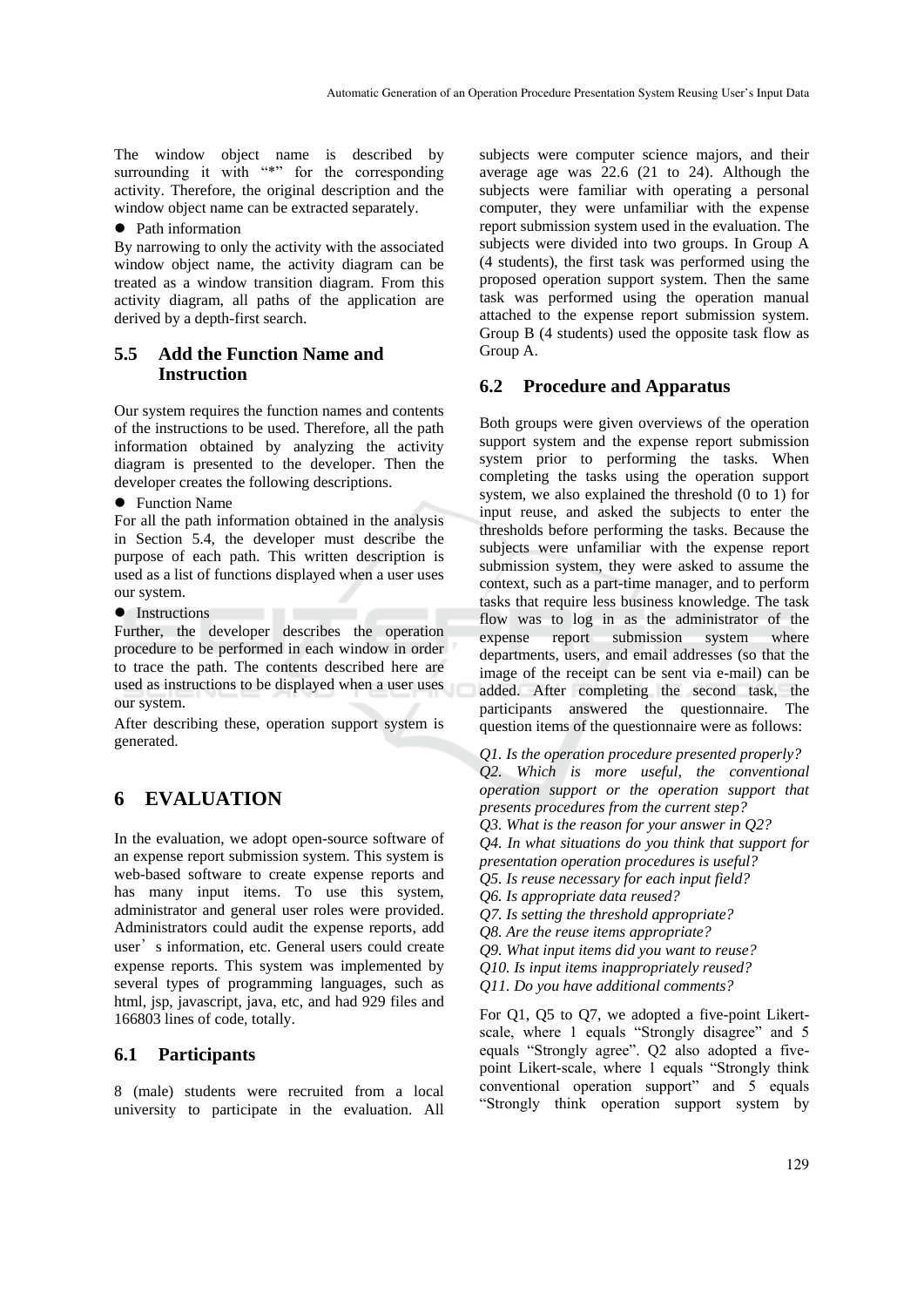|           | Number of | Number of | Number of inappropriate | Number of appropriate | Number of times that reuse |
|-----------|-----------|-----------|-------------------------|-----------------------|----------------------------|
| Threshold | inputs    | reuses    | reuses                  | reuses                | does not occur             |
| 0.2       |           |           |                         |                       |                            |
| 0.3       |           |           |                         |                       |                            |
| 0.3       | 20        |           |                         |                       |                            |
| 0.4       |           |           |                         |                       |                            |
| 0.5       |           |           |                         |                       |                            |
| 0.5       |           |           |                         |                       |                            |
| 0.6       |           |           |                         |                       |                            |
| 0.7       |           |           |                         |                       |                            |

Table 2: The relationship between the threshold set by the subjects and the input reuse.

presentation of operation procedure from the current step". Other questions were free response.

The instructions presented in the operation procedure presentation function of the operation support system were described in English and include contents that equivalent to the operation manual provided in the target application to prevent significant differences due to the language and content.

The evaluation experiment was conducted using Apple's Macbook Air (Mac OS 10.12.3) and a Firefox browser (54.0.1).

## **6.3 Results**

Each subject completed the questionnaire after the experiment. Fig. 3 shows the results for Q5–Q7, which focus on input reuse. The x-axis is the threshold value selected by each user. A threshold value of 0.2 provided the lowest results for Q5–Q7. For Q6, the highest result was obtained when the threshold value was 0.3 and 0.4. For Q7, a threshold value of 0.4 and 0.7 gave the highest result.

Table 2 shows the relationship between the threshold set by the subjects and the input reuse. The number of input items differed between subjects because the input items of the tasks included unnecessary input items. According to Table 2, as the threshold value became higher, both the number of reused input items and the number of inappropriate reuses decreased. On the other hand, as the threshold value became lower, the overall reuse and the number of appropriate reuses decreased. However, the number of desired reuses that did not occur tended to increase.

According to the results of Q1 and Q2, operation support from the current step was more useful than the conventional operation support.

Some subjects did not refer to the operation support. They answered that they were neutral between the proposed and conventional support systems.



Figure 3: Results of Q5 to Q7 regarding input reuse.

# **7 DISSCUSION**

Based on the evaluation results in Section 6, this section discusses operation support by presentation of operation procedures and input reuse.

When the threshold value is 0.6, the results of Q6 and Q7 are low (Fig. 3). Although the threshold value is subjective, it is necessary to examine criteria of threshold in order to prevent inappropriate reuse because it may induce stress in users.

Although the same threshold value and the same number of reuses are used, the number of inappropriate reuse items and the appropriate number of reuse items differ by subject (Table 2). This is because the appropriateness of reuse may depend on the context. In this evaluation, some subjects used the reused data, while others deleted the reused data and entered different data. These results demonstrate that it is necessary to verify the reuse according to the context. In this evaluation, reuse was forcibly performed without consideration of the user's context. In the future, a method to automatically sense the user's context or one that allows users to set the context of the operation support system will be studied.

As the threshold value rises, the number of items that the subjects wished to reuse also increases. This is because the similarity between the ontology concepts created in this evaluation is generally low.